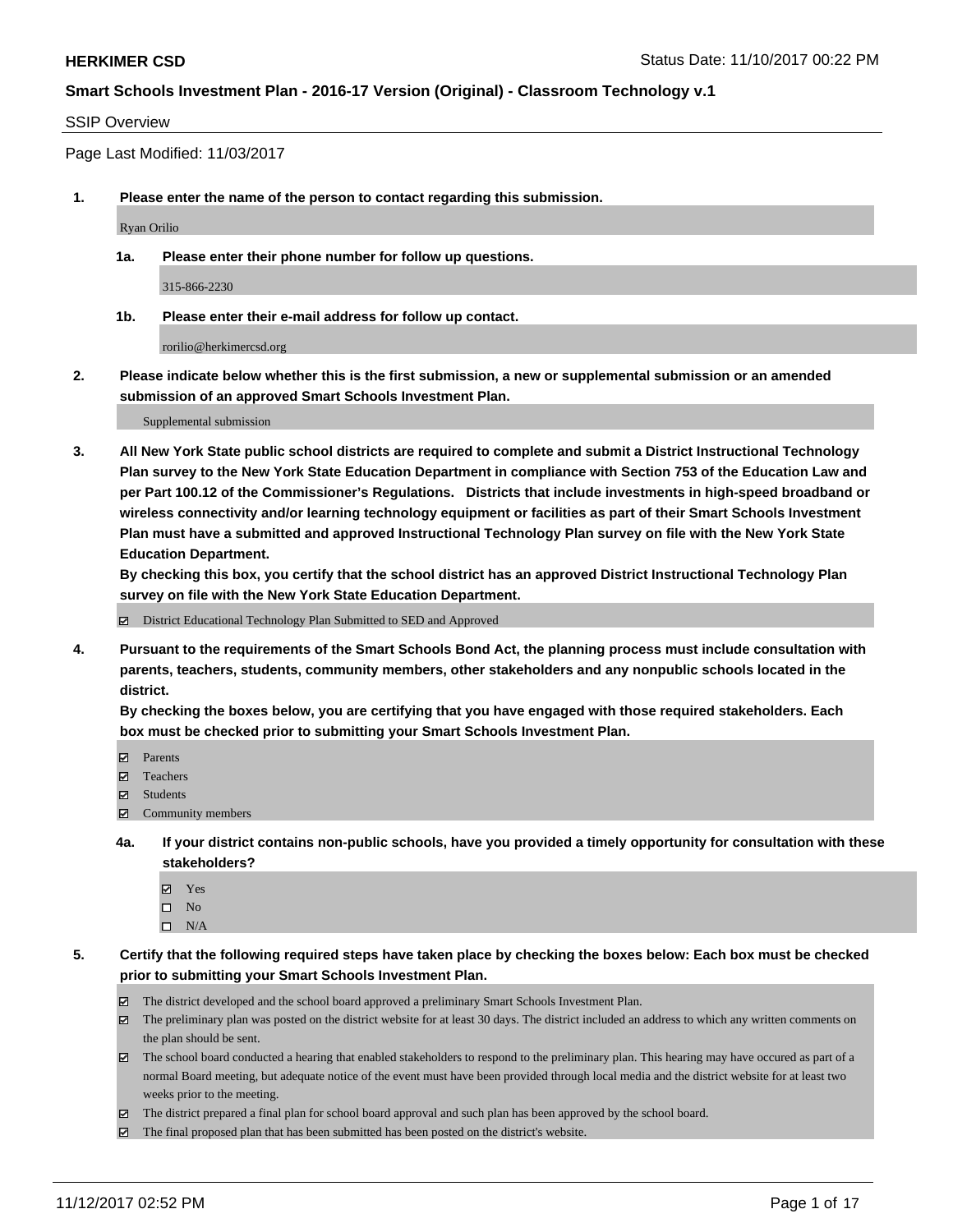### SSIP Overview

Page Last Modified: 11/03/2017

**5a. Please upload the proposed Smart Schools Investment Plan (SSIP) that was posted on the district's website, along with any supporting materials. Note that this should be different than your recently submitted Educational Technology Survey. The Final SSIP, as approved by the School Board, should also be posted on the website and remain there during the course of the projects contained therein.**

PreliminarySMARTSchoolsInvestmentPlan-1.pdf

**5b. Enter the webpage address where the final Smart Schools Investment Plan is posted. The Plan should remain posted for the life of the included projects.**

http://www.herkimercsd.org/wp-content/uploads/2016/09/PreliminarySMARTSchoolsInvestmentPlan-1.pdf

**6. Please enter an estimate of the total number of students and staff that will benefit from this Smart Schools Investment Plan based on the cumulative projects submitted to date.**

1,200

**7. An LEA/School District may partner with one or more other LEA/School Districts to form a consortium to pool Smart Schools Bond Act funds for a project that meets all other Smart School Bond Act requirements. Each school district participating in the consortium will need to file an approved Smart Schools Investment Plan for the project and submit a signed Memorandum of Understanding that sets forth the details of the consortium including the roles of each respective district.**

 $\Box$  The district plans to participate in a consortium to partner with other school district(s) to implement a Smart Schools project.

**8. Please enter the name and 6-digit SED Code for each LEA/School District participating in the Consortium.**

| <b>Partner LEA/District</b> | <b>ISED BEDS Code</b> |
|-----------------------------|-----------------------|
| (No Response)               | (No Response)         |

**9. Please upload a signed Memorandum of Understanding with all of the participating Consortium partners.**

(No Response)

**10. Your district's Smart Schools Bond Act Allocation is:**

\$953,082

**11. Enter the budget sub-allocations by category that you are submitting for approval at this time. If you are not budgeting SSBA funds for a category, please enter 0 (zero.) If the value entered is \$0, you will not be required to complete that survey question.**

|                                              | Sub-<br>Allocations |
|----------------------------------------------|---------------------|
| <b>School Connectivity</b>                   | $\mathbf 0$         |
| <b>Connectivity Projects for Communities</b> | $\Omega$            |
| Classroom Technology                         | 74,906              |
| Pre-Kindergarten Classrooms                  | 0                   |
| Replace Transportable Classrooms             | 0                   |
| <b>High-Tech Security Features</b>           | $\overline{0}$      |
| Totals:                                      | 74,906              |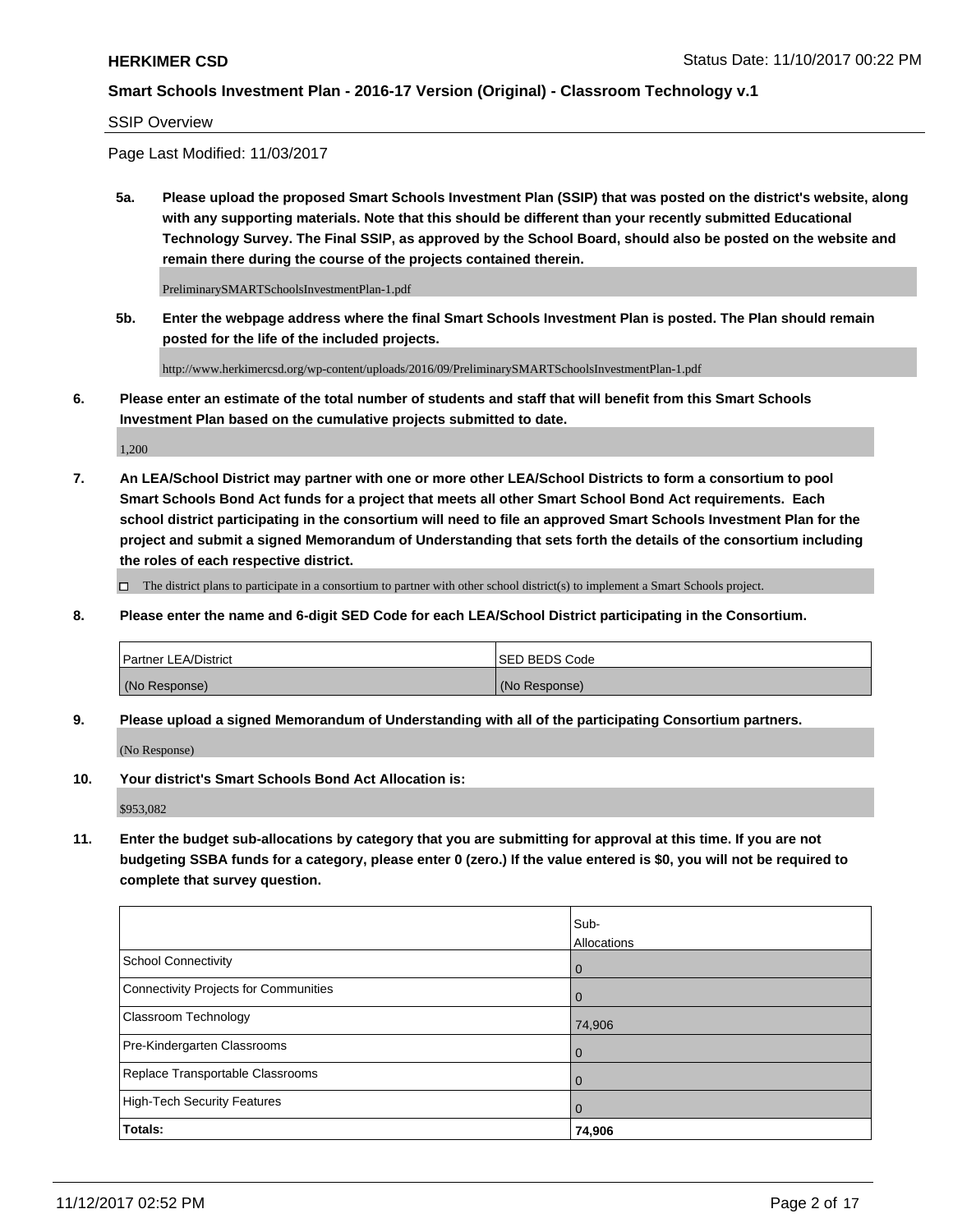### School Connectivity

Page Last Modified: 07/07/2017

- **1. In order for students and faculty to receive the maximum benefit from the technology made available under the Smart Schools Bond Act, their school buildings must possess sufficient connectivity infrastructure to ensure that devices can be used during the school day. Smart Schools Investment Plans must demonstrate that:**
	- **sufficient infrastructure that meets the Federal Communications Commission's 100 Mbps per 1,000 students standard currently exists in the buildings where new devices will be deployed, or**
	- **is a planned use of a portion of Smart Schools Bond Act funds, or**
	- **is under development through another funding source.**

**Smart Schools Bond Act funds used for technology infrastructure or classroom technology investments must increase the number of school buildings that meet or exceed the minimum speed standard of 100 Mbps per 1,000 students and staff within 12 months. This standard may be met on either a contracted 24/7 firm service or a "burstable" capability. If the standard is met under the burstable criteria, it must be:**

**1. Specifically codified in a service contract with a provider, and**

**2. Guaranteed to be available to all students and devices as needed, particularly during periods of high demand, such as computer-based testing (CBT) periods.**

**Please describe how your district already meets or is planning to meet this standard within 12 months of plan submission.**

(No Response)

**1a. If a district believes that it will be impossible to meet this standard within 12 months, it may apply for a waiver of this requirement, as described on the Smart Schools website. The waiver must be filed and approved by SED prior to submitting this survey.**

**2. Connectivity Speed Calculator (Required)**

|                         | Number of<br><b>Students</b> | Multiply by<br>100 Kbps | Divide by 1000   Current Speed<br>to Convert to<br>Required<br>Speed in Mb | lin Mb           | Expected<br>Speed to be<br>Attained Within   Required<br>12 Months | <b>Expected Date</b><br>When<br>Speed Will be<br>Met |
|-------------------------|------------------------------|-------------------------|----------------------------------------------------------------------------|------------------|--------------------------------------------------------------------|------------------------------------------------------|
| <b>Calculated Speed</b> | (No<br>Response)             | (No Response)           | (No<br>Response)                                                           | (No<br>Response) | (No<br>Response)                                                   | (No<br>Response)                                     |

**3. Describe how you intend to use Smart Schools Bond Act funds for high-speed broadband and/or wireless connectivity projects in school buildings.**

(No Response)

**4. Describe the linkage between the district's District Instructional Technology Plan and the proposed projects. (There should be a link between your response to this question and your response to Question 1 in Part E. Curriculum and Instruction "What are the district's plans to use digital connectivity and technology to improve teaching and learning?)**

(No Response)

 $\Box$  By checking this box, you are certifying that the school district has an approved waiver of this requirement on file with the New York State Education Department.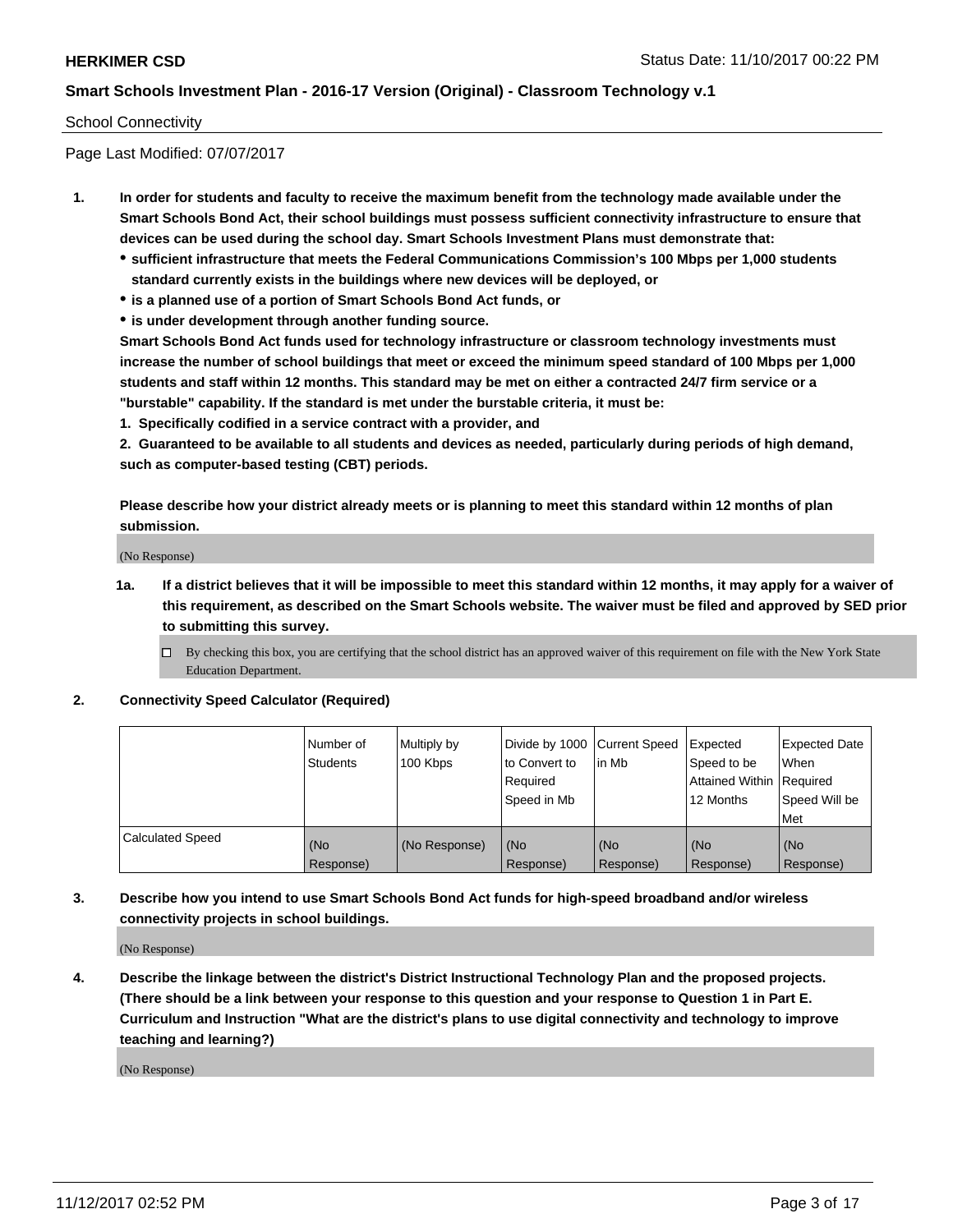### School Connectivity

Page Last Modified: 07/07/2017

**5. If the district wishes to have students and staff access the Internet from wireless devices within the school building, or in close proximity to it, it must first ensure that it has a robust Wi-Fi network in place that has sufficient bandwidth to meet user demand.**

**Please describe how you have quantified this demand and how you plan to meet this demand.**

(No Response)

**6. As indicated on Page 5 of the guidance, the Office of Facilities Planning will have to conduct a preliminary review of all capital projects, including connectivity projects.**

**Please indicate on a separate row each project number given to you by the Office of Facilities Planning.**

| Project Number |  |
|----------------|--|
|                |  |
| (No Response)  |  |

**7. Certain high-tech security and connectivity infrastructure projects may be eligible for an expedited review process as determined by the Office of Facilities Planning.**

**Was your project deemed eligible for streamlined review?**

(No Response)

**8. Include the name and license number of the architect or engineer of record.**

| Name          | License Number |
|---------------|----------------|
| (No Response) | (No Response)  |

**9. If you are submitting an allocation for School Connectivity complete this table.**

**Note that the calculated Total at the bottom of the table must equal the Total allocation for this category that you entered in the SSIP Overview overall budget.** 

|                                            | Sub-          |
|--------------------------------------------|---------------|
|                                            | Allocation    |
| Network/Access Costs                       | (No Response) |
| <b>Outside Plant Costs</b>                 | (No Response) |
| School Internal Connections and Components | (No Response) |
| <b>Professional Services</b>               | (No Response) |
| Testing                                    | (No Response) |
| <b>Other Upfront Costs</b>                 | (No Response) |
| <b>Other Costs</b>                         | (No Response) |
| Totals:                                    | 0             |

**10. Please detail the type, quantity, per unit cost and total cost of the eligible items under each sub-category. This is especially important for any expenditures listed under the "Other" category. All expenditures must be eligible for tax-exempt financing to be reimbursed through the SSBA. Sufficient detail must be provided so that we can verify this is the case. If you have any questions, please contact us directly through smartschools@nysed.gov. NOTE: Wireless Access Points should be included in this category, not under Classroom Educational Technology,**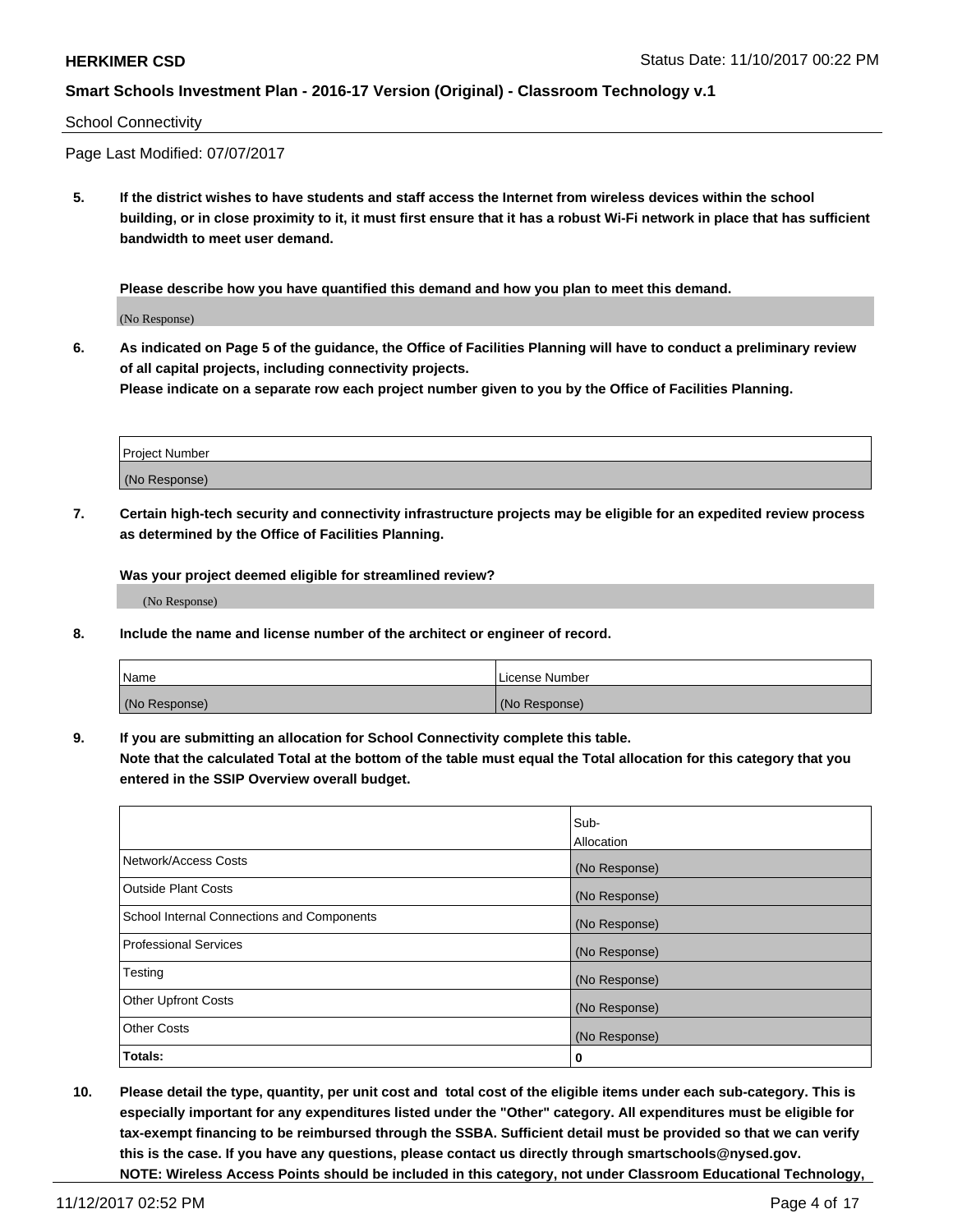School Connectivity

Page Last Modified: 07/07/2017

# **except those that will be loaned/purchased for nonpublic schools. Add rows under each sub-category for additional items, as needed.**

| Select the allowable expenditure | Item to be purchased | Quantity      | Cost per Item | <b>Total Cost</b> |
|----------------------------------|----------------------|---------------|---------------|-------------------|
| type.                            |                      |               |               |                   |
| Repeat to add another item under |                      |               |               |                   |
| each type.                       |                      |               |               |                   |
| (No Response)                    | (No Response)        | (No Response) | (No Response) | (No Response)     |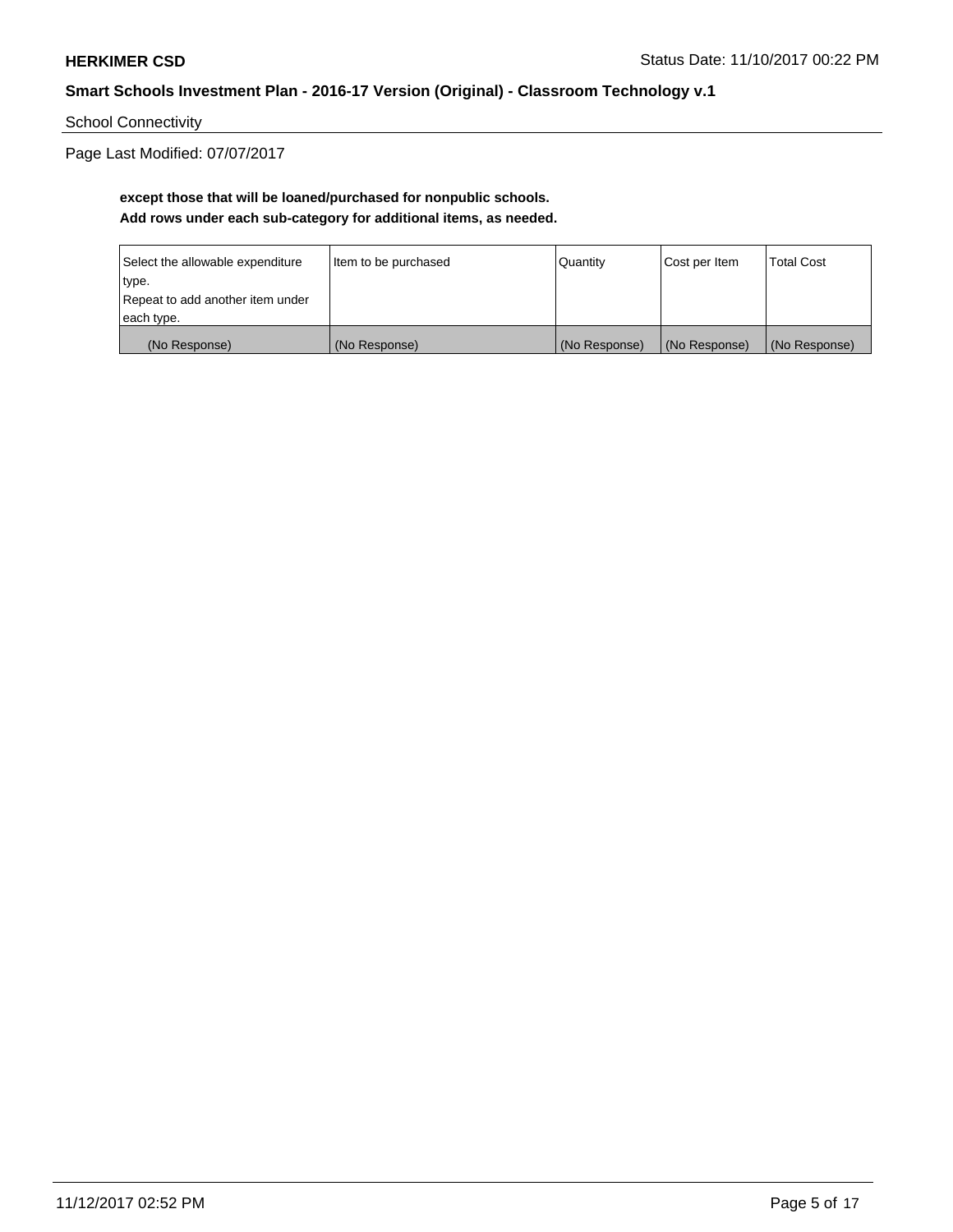Community Connectivity (Broadband and Wireless)

Page Last Modified: 07/07/2017

**1. Describe how you intend to use Smart Schools Bond Act funds for high-speed broadband and/or wireless connectivity projects in the community.**

(No Response)

**2. Please describe how the proposed project(s) will promote student achievement and increase student and/or staff access to the Internet in a manner that enhances student learning and/or instruction outside of the school day and/or school building.**

(No Response)

- **3. Community connectivity projects must comply with all the necessary local building codes and regulations (building and related permits are not required prior to plan submission).**
	- $\Box$  I certify that we will comply with all the necessary local building codes and regulations.
- **4. Please describe the physical location of the proposed investment.**

(No Response)

**5. Please provide the initial list of partners participating in the Community Connectivity Broadband Project, along with their Federal Tax Identification (Employer Identification) number.**

| <b>Project Partners</b> | l Federal ID # |
|-------------------------|----------------|
| (No Response)           | (No Response)  |

**6. If you are submitting an allocation for Community Connectivity, complete this table. Note that the calculated Total at the bottom of the table must equal the Total allocation for this category that you entered in the SSIP Overview overall budget.**

|                                    | Sub-Allocation |
|------------------------------------|----------------|
| Network/Access Costs               | (No Response)  |
| <b>Outside Plant Costs</b>         | (No Response)  |
| <b>Tower Costs</b>                 | (No Response)  |
| <b>Customer Premises Equipment</b> | (No Response)  |
| <b>Professional Services</b>       | (No Response)  |
| Testing                            | (No Response)  |
| <b>Other Upfront Costs</b>         | (No Response)  |
| <b>Other Costs</b>                 | (No Response)  |
| Totals:                            | 0              |

**7. Please detail the type, quantity, per unit cost and total cost of the eligible items under each sub-category. This is especially important for any expenditures listed under the "Other" category. All expenditures must be capital-bond eligible to be reimbursed through the SSBA. If you have any questions, please contact us directly through smartschools@nysed.gov.**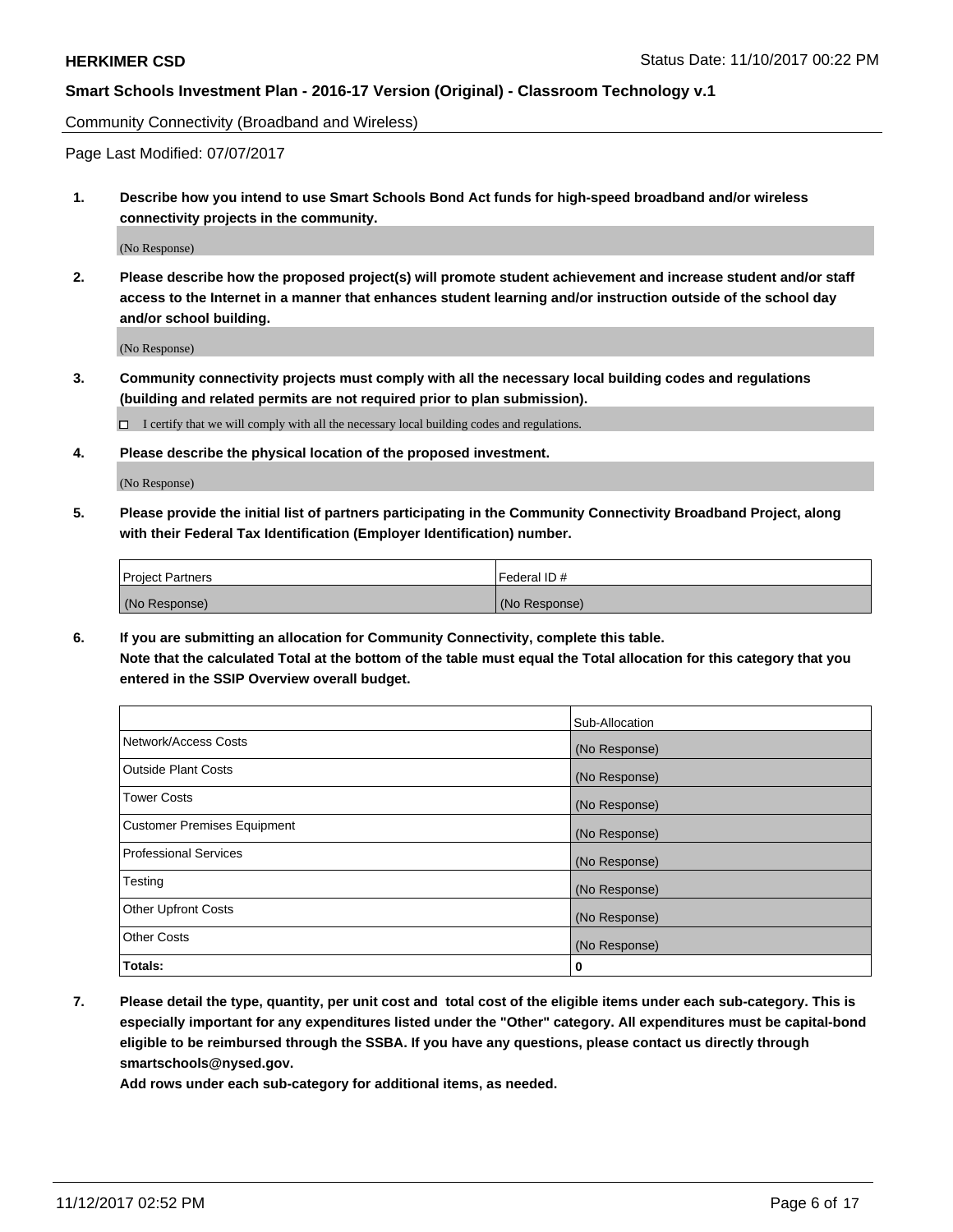Community Connectivity (Broadband and Wireless)

Page Last Modified: 07/07/2017

| Select the allowable expenditure | Item to be purchased | Quantity      | Cost per Item | <b>Total Cost</b> |
|----------------------------------|----------------------|---------------|---------------|-------------------|
| type.                            |                      |               |               |                   |
| Repeat to add another item under |                      |               |               |                   |
| each type.                       |                      |               |               |                   |
| (No Response)                    | (No Response)        | (No Response) | (No Response) | (No Response)     |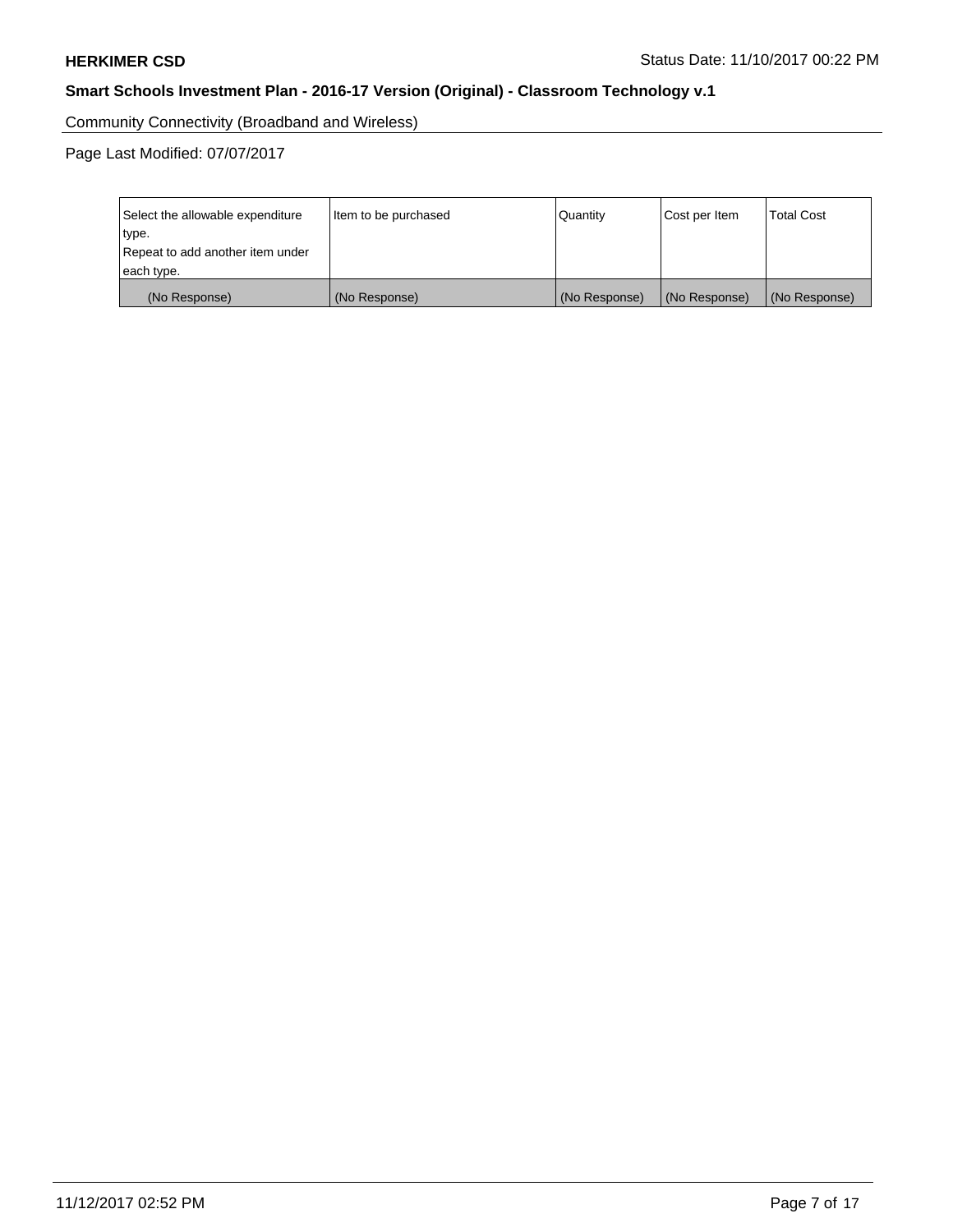### Classroom Learning Technology

Page Last Modified: 08/03/2017

**1. In order for students and faculty to receive the maximum benefit from the technology made available under the Smart Schools Bond Act, their school buildings must possess sufficient connectivity infrastructure to ensure that devices can be used during the school day. Smart Schools Investment Plans must demonstrate that sufficient infrastructure that meets the Federal Communications Commission's 100 Mbps per 1,000 students standard currently exists in the buildings where new devices will be deployed, or is a planned use of a portion of Smart Schools Bond Act funds, or is under development through another funding source.**

**Smart Schools Bond Act funds used for technology infrastructure or classroom technology investments must increase the number of school buildings that meet or exceed the minimum speed standard of 100 Mbps per 1,000 students and staff within 12 months. This standard may be met on either a contracted 24/7 firm service or a "burstable" capability. If the standard is met under the burstable criteria, it must be:**

**1. Specifically codified in a service contract with a provider, and**

**2. Guaranteed to be available to all students and devices as needed, particularly during periods of high demand, such as computer-based testing (CBT) periods.**

**Please describe how your district already meets or is planning to meet this standard within 12 months of plan submission.**

Herkimer CSD realizes that without a reliable and robust computer network, it would be difficult to adequately support students, teachers, and administrators. Therefore, the district plans to use SMART School Bond Act funds to enhance the wired and wireless computer networks currently throughout the district. According to the State Department of Education, "The Federal Communications Commission adopted the Second E-rate Modernization Order in December 2014, which established the minimum speed standard of 100 Mbps per 1,000 students for schools in the United States. To ensure that districts maximize the return on their investment in education technology and devices, Smart Schools Bond Act funds used for technology infrastructure investments must increase the number of school buildings that meet or exceed this standard." Herkimer CSD currently has approximately 1100 students in grades K-12. Therefore, in order to meet the standard set forth by the FCC, Herkimer CSD needs to have a minimum connection speed of 110mbps. The district already has in place, a connection speed to the internet of approx 1000mbps. This is for all students in both locations within our district. This upgrade was completed during the spring of 2017.

- **1a. If a district believes that it will be impossible to meet this standard within 12 months, it may apply for a waiver of this requirement, as described on the Smart Schools website. The waiver must be filed and approved by SED prior to submitting this survey.**
	- $\Box$  By checking this box, you are certifying that the school district has an approved waiver of this requirement on file with the New York State Education Department.

### **2. Connectivity Speed Calculator (Required)**

|                         | I Number of<br>Students | Multiply by<br>100 Kbps | Divide by 1000 Current Speed<br>to Convert to<br>Required<br>Speed in Mb | in Mb | Expected<br>Speed to be<br>Attained Within   Required<br>12 Months | Expected Date<br>When<br>Speed Will be<br>Met |
|-------------------------|-------------------------|-------------------------|--------------------------------------------------------------------------|-------|--------------------------------------------------------------------|-----------------------------------------------|
| <b>Calculated Speed</b> | 1.131                   | 113,100                 | 113.1                                                                    | 1000  | 1000                                                               | already met                                   |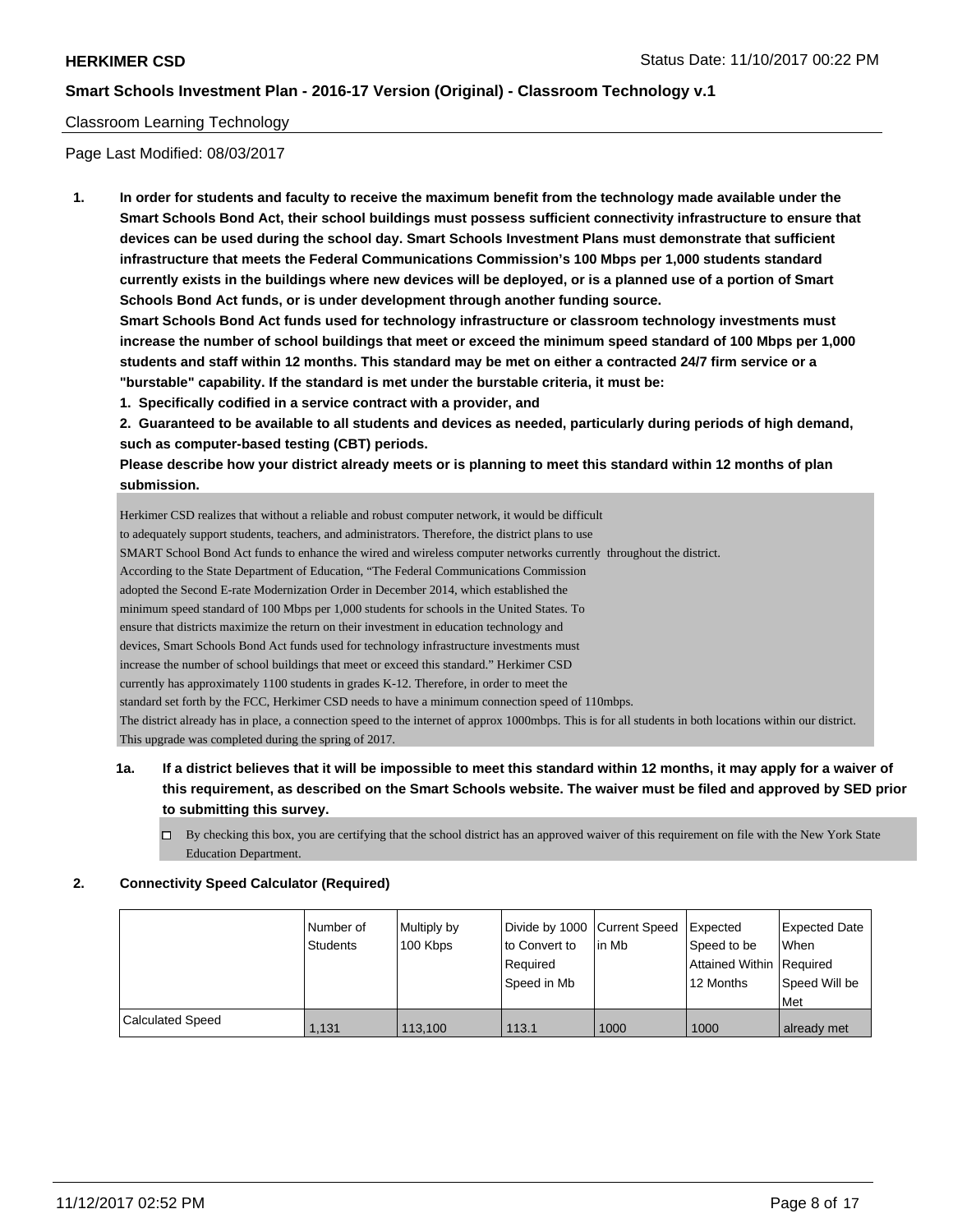### Classroom Learning Technology

Page Last Modified: 08/03/2017

**3. If the district wishes to have students and staff access the Internet from wireless devices within the school building, or in close proximity to it, it must first ensure that it has a robust Wi-Fi network in place that has sufficient bandwidth to meet user demand.**

**Please describe how you have quantified this demand and how you plan to meet this demand.**

The district already has in place a robust wireless network, with access for students and staff. We currently have AC access points throughout both of our school buildings, with fast connection speeds and a high number of simultaneous connections.

Access points are situated in approximately every other classroom throughout our school, with plans to increase the density of access points moving forward, as we increase the number of mobile devices that will be utilizing the wireless networks.

**4. All New York State public school districts are required to complete and submit an Instructional Technology Plan survey to the New York State Education Department in compliance with Section 753 of the Education Law and per Part 100.12 of the Commissioner's Regulations.**

**Districts that include educational technology purchases as part of their Smart Schools Investment Plan must have a submitted and approved Instructional Technology Plan survey on file with the New York State Education Department.**

- By checking this box, you are certifying that the school district has an approved Instructional Technology Plan survey on file with the New York State Education Department.
- **5. Describe the devices you intend to purchase and their compatibility with existing or planned platforms or systems. Specifically address the adequacy of each facility's electrical, HVAC and other infrastructure necessary to install and support the operation of the planned technology.**

The devices that we plan to purchase are as follows:

Chromebooks and iPads: These devices are already supported in our network infrastructure and do not require any system improvements to support them.

Interactive Displays: These devices will be used to replace existing installations of interactive whiteboards in classrooms. The displays require power and data, which is already existing from the previous installation. No changes or updates to existing infrastructure or systems will be necessary.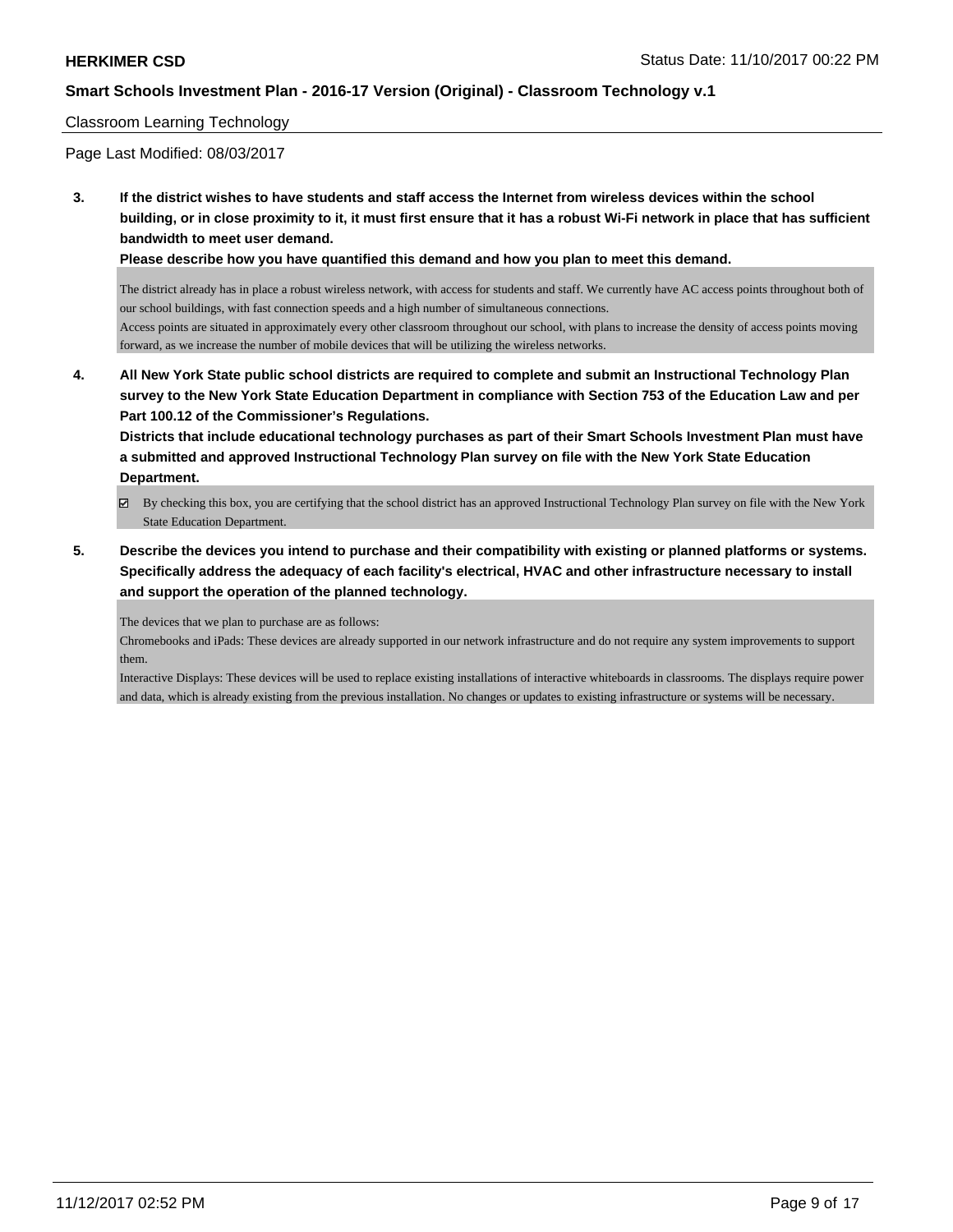### Classroom Learning Technology

Page Last Modified: 08/03/2017

- **6. Describe how the proposed technology purchases will:**
	- **> enhance differentiated instruction;**
	- **> expand student learning inside and outside the classroom;**
	- **> benefit students with disabilities and English language learners; and**
	- **> contribute to the reduction of other learning gaps that have been identified within the district.**

**The expectation is that districts will place a priority on addressing the needs of students who struggle to succeed in a rigorous curriculum. Responses in this section should specifically address this concern and align with the district's Instructional Technology Plan (in particular Question 2 of E. Curriculum and Instruction: "Does the district's instructional technology plan address the needs of students with disabilities to ensure equitable access to instruction, materials and assessments?" and Question 3 of the same section: "Does the district's instructional technology plan address the provision of assistive technology specifically for students with disabilities to ensure access to and participation in the general curriculum?"**

The addition of mobile devices and presentation displays will address the needs of students in the following ways:

- The addition of mobile devices, combined with a learning management system will provide students with 24/7 access to content provided by their teachers as well as he vast resources of the internet.
- Mobile devices have a variety of assistive technology tools built into their operating systems. This will ensure that all students who have the need, have access to assistive technology.
- Part of the plan when adding these mobile devices is to implement a "take-home" play with grades 10-12. This will serve to expand the students' ability to be constantly learning, both inside and outside of the classroom and school.
- Having mobile devices for students greatly increases the ease of delivering differentiated content to students of differing abilities. Through a variety of digital tool, teachers will be able to differentiate not only assignments, but also learning content, assessments, web links, and much more.
- Mobile Devices will also serve as an assistive technology tool for our English Language Learners at Herkimer. Using both built-in tools, and external web translation programs will help students to translate their world around them in real-time, and reduce miscommunications due to language barriers.

# **7. Where appropriate, describe how the proposed technology purchases will enhance ongoing communication with parents and other stakeholders and help the district facilitate technology-based regional partnerships, including distance learning and other efforts.**

Mobile devices, especially Chromebooks, will greatly increase the transparency and viability of what students are learning, creating, and consuming within their classes. With the proposed technology, parents will have the ability see much more than just student grades. By using an LMS tool like Google Classroom, teachers will be able to share student work and progress with families on a more regular and consistent basis. Interventions will be able to be more immediate and on a just-in-time basis.

In addition, with students relying more on these devices, teachers will be able to use and rely more consistently on alternate communication tools like Remind, ClassDoJo, or others for student/parent/teacher communications.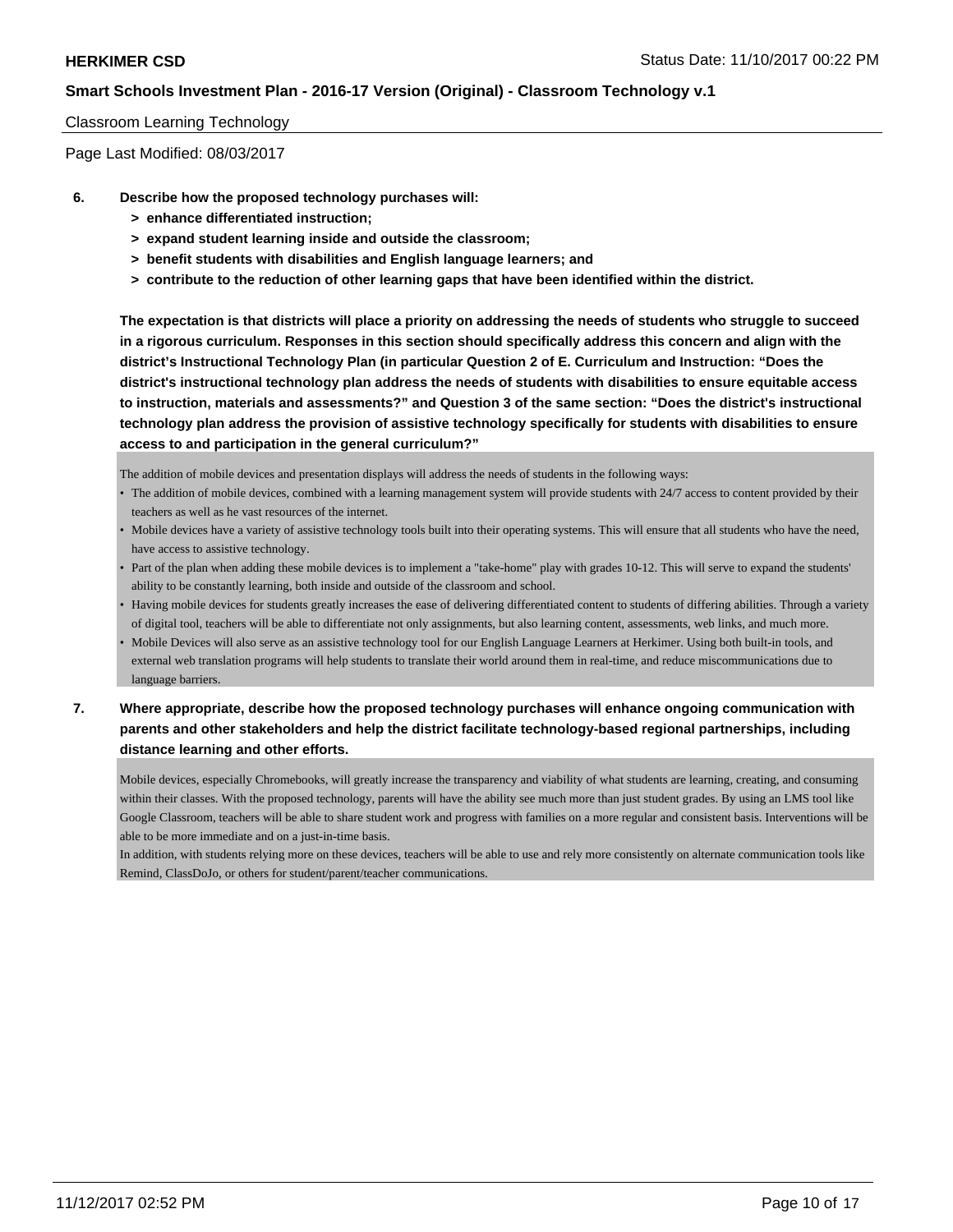### Classroom Learning Technology

Page Last Modified: 08/03/2017

**8. Describe the district's plan to provide professional development to ensure that administrators, teachers and staff can employ the technology purchased to enhance instruction successfully.**

**Note: This response should be aligned and expanded upon in accordance with your district's response to Question 1 of F. Professional Development of your Instructional Technology Plan: "Please provide a summary of professional development offered to teachers and staff, for the time period covered by this plan, to support technology to enhance teaching and learning. Please include topics, audience and method of delivery within your summary."**

The district has made a commitment to invest in PD from our local RIC. We have contracted with the Model Schools team to provide PD on a regular basis throughout our district. We have also invested in an internal employee who acts as a technology coach as a portion of their responsibilities. The following topics are offered to teachers as Professional Development Opportunities.

| Topic                                     | Audience             | Delivery           |
|-------------------------------------------|----------------------|--------------------|
| Google Apps for Education & G-Suite Tools | $K-12$ Teacher/Staff | Workshop/Inservice |
| <b>Technology Integration</b>             | $K-12$ Teacher/Staff | Workshops/Online   |
| iOS Apps for Learning                     | $K-12$ Teacher/Staff | Workshops/Online   |
| <b>EdTech Tools</b>                       | $K-12$ Teacher/Staff | Online/Blended     |

- **9. Districts must contact the SUNY/CUNY teacher preparation program that supplies the largest number of the district's new teachers to request advice on innovative uses and best practices at the intersection of pedagogy and educational technology.**
	- By checking this box, you certify that you have contacted the SUNY/CUNY teacher preparation program that supplies the largest number of your new teachers to request advice on these issues.
	- **9a. Please enter the name of the SUNY or CUNY Institution that you contacted.**

SUNY Cortland

**9b. Enter the primary Institution phone number.**

(607) 753-2011

**9c. Enter the name of the contact person with whom you consulted and/or will be collaborating with on innovative uses of technology and best practices.**

Andrea Lachance, School of Education, Dean

**10. A district whose Smart Schools Investment Plan proposes the purchase of technology devices and other hardware must account for nonpublic schools in the district.**

**Are there nonpublic schools within your school district?**

Yes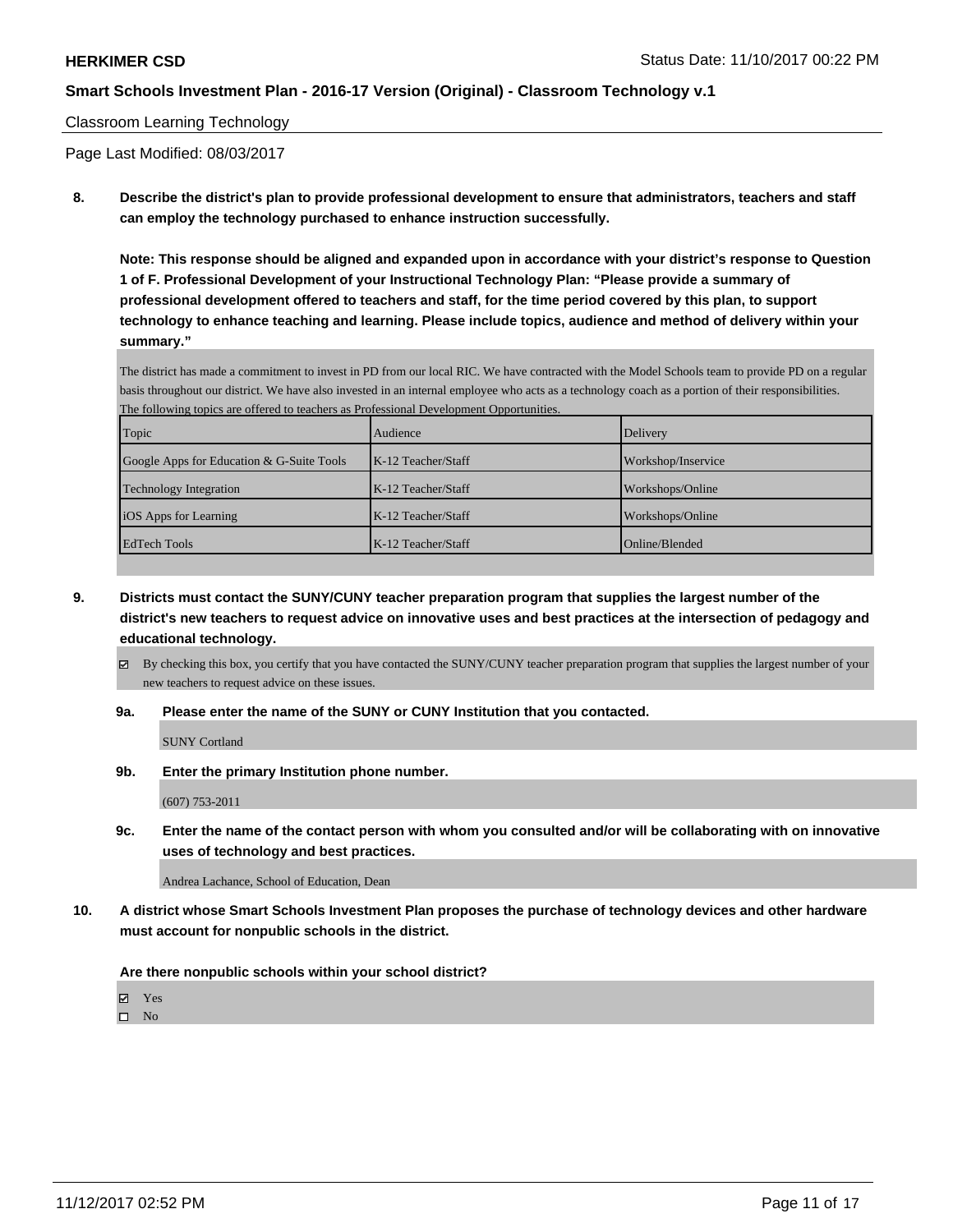### Classroom Learning Technology

Page Last Modified: 08/03/2017

**10a. Describe your plan to loan purchased hardware to nonpublic schools within your district. The plan should use your district's nonpublic per-student loan amount calculated below, within the framework of the guidance. Please enter the date by which nonpublic schools must request classroom technology items. Also, specify in your response the devices that the nonpublic schools have requested, as well as in the in the Budget and the Expenditure Table at the end of the page.**

We have one small private school within our district. Utilizing the nonpublic per-student loan amount calculator, we determined that for this SSBA submission (total of \$74,906) the loaned amount of hardware to the nonpublic school was \$4,588 Nonpublic schools needed to request items by July 1st for the following school year. Our nonpublic school district did request such items prior to our established date.

The devices that St. Francis de Sales (our nonpublic school) requested are iPads and cases. These are included in the expenditure table on this submission and labelled as (nonpub). In conversations with the non-public school district, they indicated that wanted to use the allocated amount to get as many iPads and cases as they could, and nothing else. Therefore the additional \$128 that is allocated to the non-public school but not being used by them. They are declining that remaining \$128 of their entitlement.

**10b. A final Smart Schools Investment Plan cannot be approved until school authorities have adopted regulations specifying the date by which requests from nonpublic schools for the purchase and loan of Smart Schools Bond Act classroom technology must be received by the district.**

 $\boxtimes$  By checking this box, you certify that you have such a plan and associated regulations in place that have been made public.

### **11. Nonpublic Classroom Technology Loan Calculator**

**The Smart Schools Bond Act provides that any Classroom Learning Technology purchases made using Smart Schools funds shall be lent, upon request, to nonpublic schools in the district. However, no school district shall be required to loan technology in amounts greater than the total obtained and spent on technology pursuant to the Smart Schools Bond Act and the value of such loan may not exceed the total of \$250 multiplied by the nonpublic school enrollment in the base year at the time of enactment. See:**

### **http://www.p12.nysed.gov/mgtserv/smart\_schools/docs/Smart\_Schools\_Bond\_Act\_Guidance\_04.27.15\_Final.pdf.**

|                                       | 1. Classroom<br>Technology<br>Sub-allocation | l 2. Public<br>Enrollment<br>$(2014-15)$ | 3. Nonpublic<br>l Enrollment<br>$(2014-15)$ | l 4. Sum of<br>Public and<br>Nonpublic<br>Enrollment | 15. Total Per<br>Pupil Sub-<br>l allocation | 6. Total<br>Nonpublic Loan<br>Amount |
|---------------------------------------|----------------------------------------------|------------------------------------------|---------------------------------------------|------------------------------------------------------|---------------------------------------------|--------------------------------------|
| Calculated Nonpublic Loan<br>l Amount | 74.906                                       | 1.131                                    | 74                                          | 1.205                                                | 62                                          | 4.588                                |

**12. To ensure the sustainability of technology purchases made with Smart Schools funds, districts must demonstrate a long-term plan to maintain and replace technology purchases supported by Smart Schools Bond Act funds. This sustainability plan shall demonstrate a district's capacity to support recurring costs of use that are ineligible for Smart Schools Bond Act funding such as device maintenance, technical support, Internet and wireless fees, maintenance of hotspots, staff professional development, building maintenance and the replacement of incidental items. Further, such a sustainability plan shall include a long-term plan for the replacement of purchased devices and equipment at the end of their useful life with other funding sources.**

 $\boxtimes$  By checking this box, you certify that the district has a sustainability plan as described above.

**13. Districts must ensure that devices purchased with Smart Schools Bond funds will be distributed, prepared for use, maintained and supported appropriately. Districts must maintain detailed device inventories in accordance with generally accepted accounting principles.**

By checking this box, you certify that the district has a distribution and inventory management plan and system in place.

**14. If you are submitting an allocation for Classroom Learning Technology complete this table. Note that the calculated Total at the bottom of the table must equal the Total allocation for this category that you entered in the SSIP Overview overall budget.**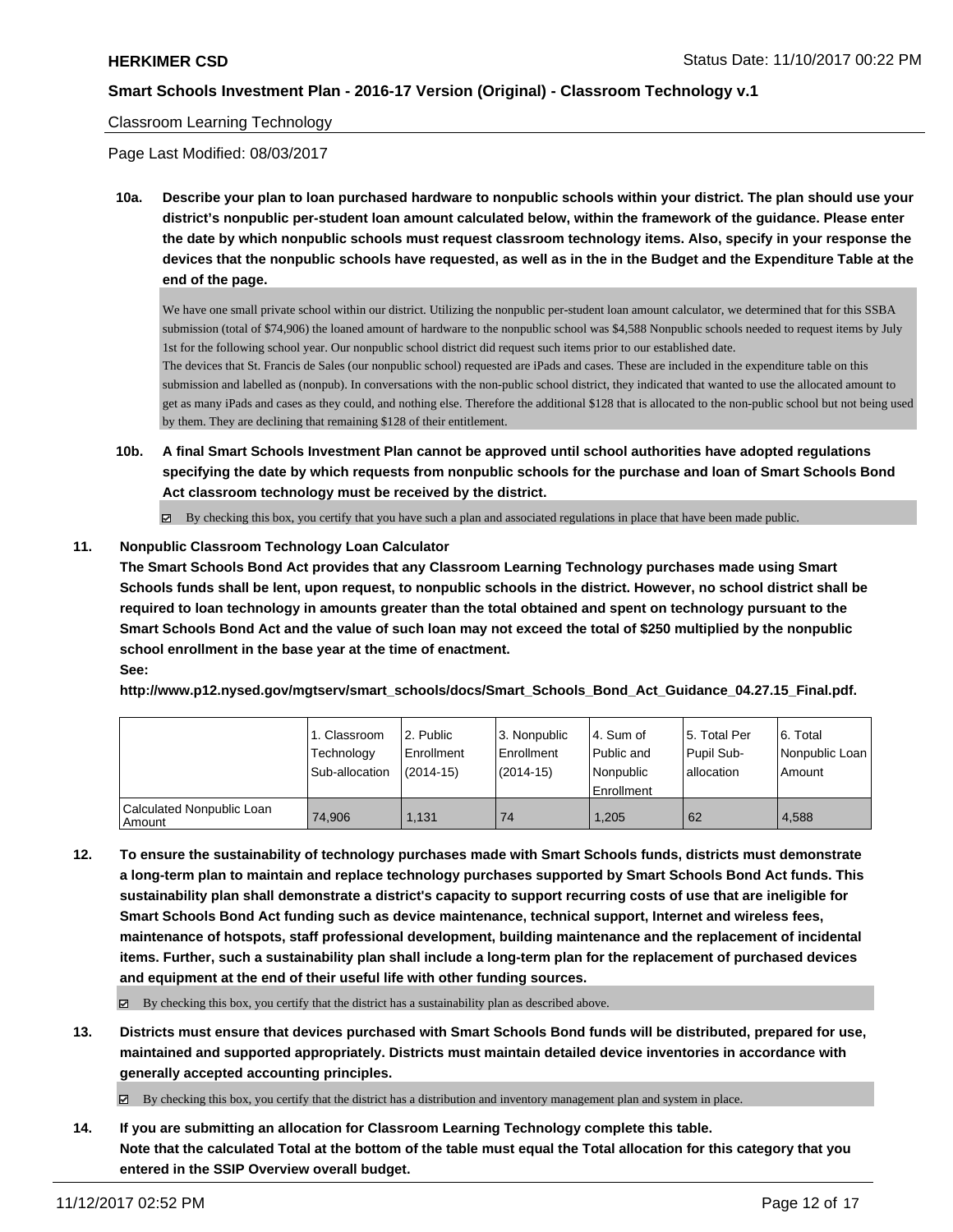### Classroom Learning Technology

Page Last Modified: 08/03/2017

|                         | Sub-Allocation |
|-------------------------|----------------|
| Interactive Whiteboards | 26,562         |
| Computer Servers        | 0              |
| Desktop Computers       | $\Omega$       |
| Laptop Computers        | 39,424         |
| <b>Tablet Computers</b> | 8,920          |
| <b>Other Costs</b>      | $\mathbf 0$    |
| Totals:                 | 74,906         |

**15. Please detail the type, quantity, per unit cost and total cost of the eligible items under each sub-category. This is especially important for any expenditures listed under the "Other" category. All expenditures must be capital-bond eligible to be reimbursed through the SSBA. If you have any questions, please contact us directly through smartschools@nysed.gov.**

**Please specify in the "Item to be Purchased" field which specific expenditures and items are planned to meet the district's nonpublic loan requirement, if applicable.**

**NOTE: Wireless Access Points that will be loaned/purchased for nonpublic schools should ONLY be included in this category, not under School Connectivity, where public school districts would list them.**

| Select the allowable expenditure | Iltem to be Purchased                                          | Quantity | Cost per Item | <b>Total Cost</b> |
|----------------------------------|----------------------------------------------------------------|----------|---------------|-------------------|
| type.                            |                                                                |          |               |                   |
| Repeat to add another item under |                                                                |          |               |                   |
| each type.                       |                                                                |          |               |                   |
| Interactive Whiteboards          | Smart Kapp IQ 65                                               | 6        | 4,000         | 24,000            |
| Interactive Whiteboards          | Rail system and mount for Interactive<br><b>Flat Panel OTB</b> | 6        | 427           | 2,562             |
| <b>Tablet Computers</b>          | iPad Wi-Fi 128GB - Space Gray (10-<br>pack) BMH12LL/A          | 10       | 394           | 3,940             |
| <b>Tablet Computers</b>          | Otterbox iPad Air 2 Defender Series,<br><b>Black</b>           | 10       | 52            | 520               |
| <b>Laptop Computers</b>          | Lenovo N22-20                                                  | 176      | 200           | 35,200            |
| <b>Laptop Computers</b>          | <b>Chromebook Licenses</b>                                     | 176      | 24            | 4,224             |
| <b>Tablet Computers</b>          | iPad Wifi- 128GB (nonpub)                                      | 10       | 394           | 3,940             |
| <b>Tablet Computers</b>          | (nonpub) Otterbox iPad Air 2 Defender<br>Series, Black         | 10       | 52            | 520               |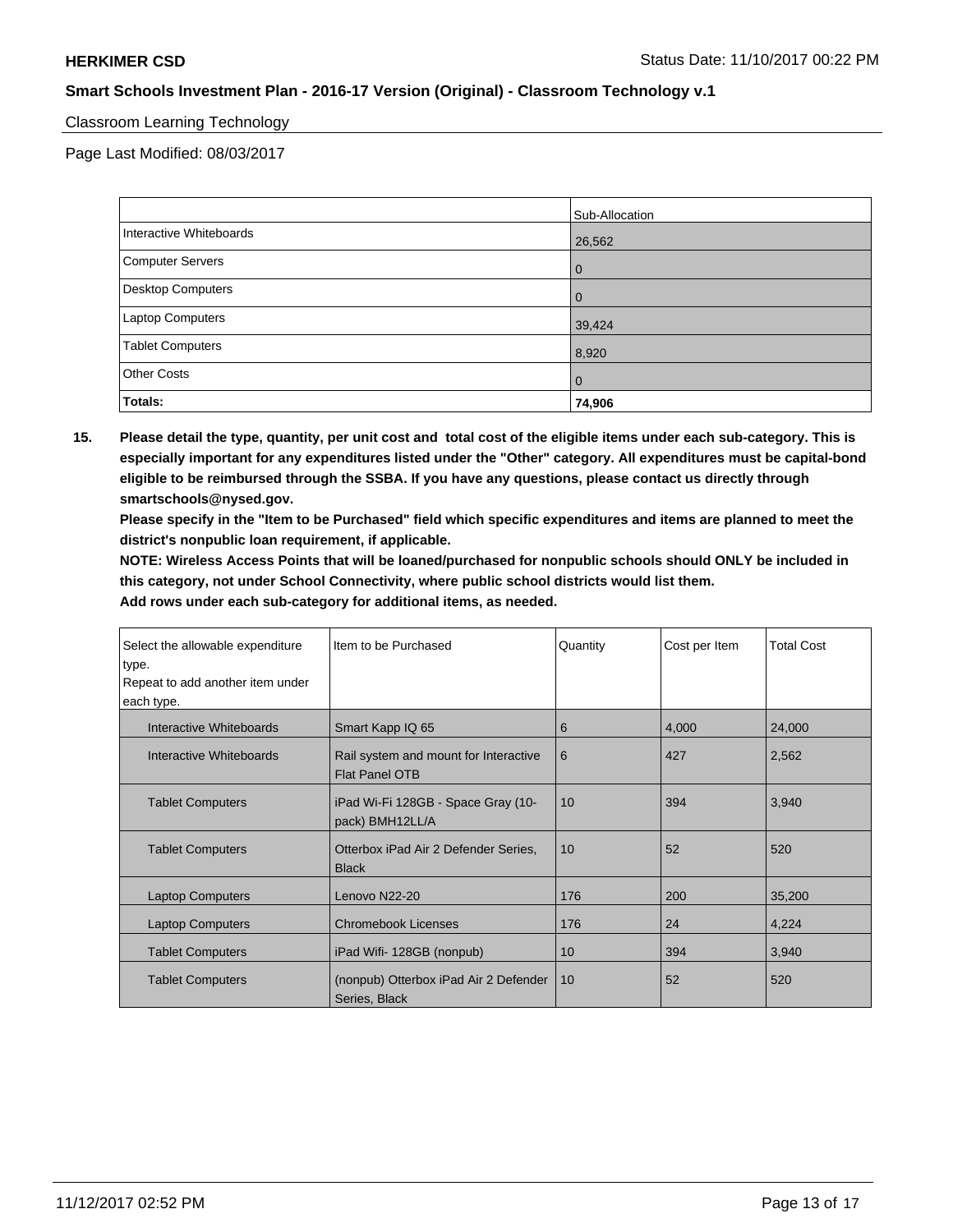### Pre-Kindergarten Classrooms

Page Last Modified: 07/07/2017

**1. Provide information regarding how and where the district is currently serving pre-kindergarten students and justify the need for additional space with enrollment projections over 3 years.**

(No Response)

- **2. Describe the district's plan to construct, enhance or modernize education facilities to accommodate prekindergarten programs. Such plans must include:**
	- **Specific descriptions of what the district intends to do to each space;**
	- **An affirmation that pre-kindergarten classrooms will contain a minimum of 900 square feet per classroom;**
	- **The number of classrooms involved;**
	- **The approximate construction costs per classroom; and**
	- **Confirmation that the space is district-owned or has a long-term lease that exceeds the probable useful life of the improvements.**

(No Response)

**3. Smart Schools Bond Act funds may only be used for capital construction costs. Describe the type and amount of additional funds that will be required to support ineligible ongoing costs (e.g. instruction, supplies) associated with any additional pre-kindergarten classrooms that the district plans to add.**

(No Response)

**4. All plans and specifications for the erection, repair, enlargement or remodeling of school buildings in any public school district in the State must be reviewed and approved by the Commissioner. Districts that plan capital projects using their Smart Schools Bond Act funds will undergo a Preliminary Review Process by the Office of Facilities Planning.**

**Please indicate on a separate row each project number given to you by the Office of Facilities Planning.**

| Project Number |  |
|----------------|--|
| (No Response)  |  |

**5. If you have made an allocation for Pre-Kindergarten Classrooms, complete this table.**

**Note that the calculated Total at the bottom of the table must equal the Total allocation for this category that you entered in the SSIP Overview overall budget.**

|                                          | Sub-Allocation |
|------------------------------------------|----------------|
| Construct Pre-K Classrooms               | (No Response)  |
| Enhance/Modernize Educational Facilities | (No Response)  |
| <b>Other Costs</b>                       | (No Response)  |
| <b>Totals:</b>                           | 0              |

**6. Please detail the type, quantity, per unit cost and total cost of the eligible items under each sub-category. This is especially important for any expenditures listed under the "Other" category. All expenditures must be capital-bond eligible to be reimbursed through the SSBA. If you have any questions, please contact us directly through smartschools@nysed.gov.**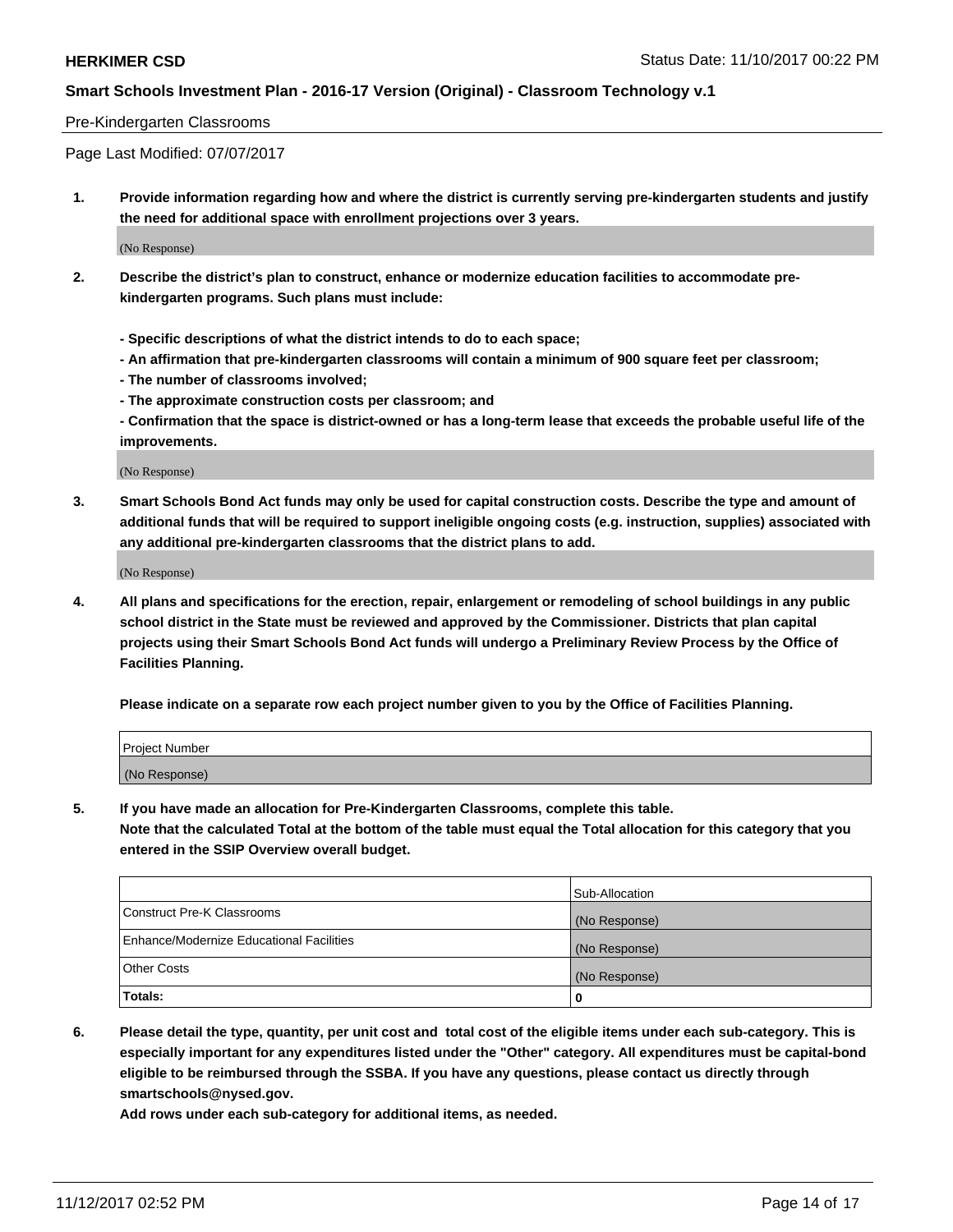# Pre-Kindergarten Classrooms

Page Last Modified: 07/07/2017

| Select the allowable expenditure | Item to be purchased | Quantity      | Cost per Item | <b>Total Cost</b> |
|----------------------------------|----------------------|---------------|---------------|-------------------|
| type.                            |                      |               |               |                   |
| Repeat to add another item under |                      |               |               |                   |
| each type.                       |                      |               |               |                   |
| (No Response)                    | (No Response)        | (No Response) | (No Response) | (No Response)     |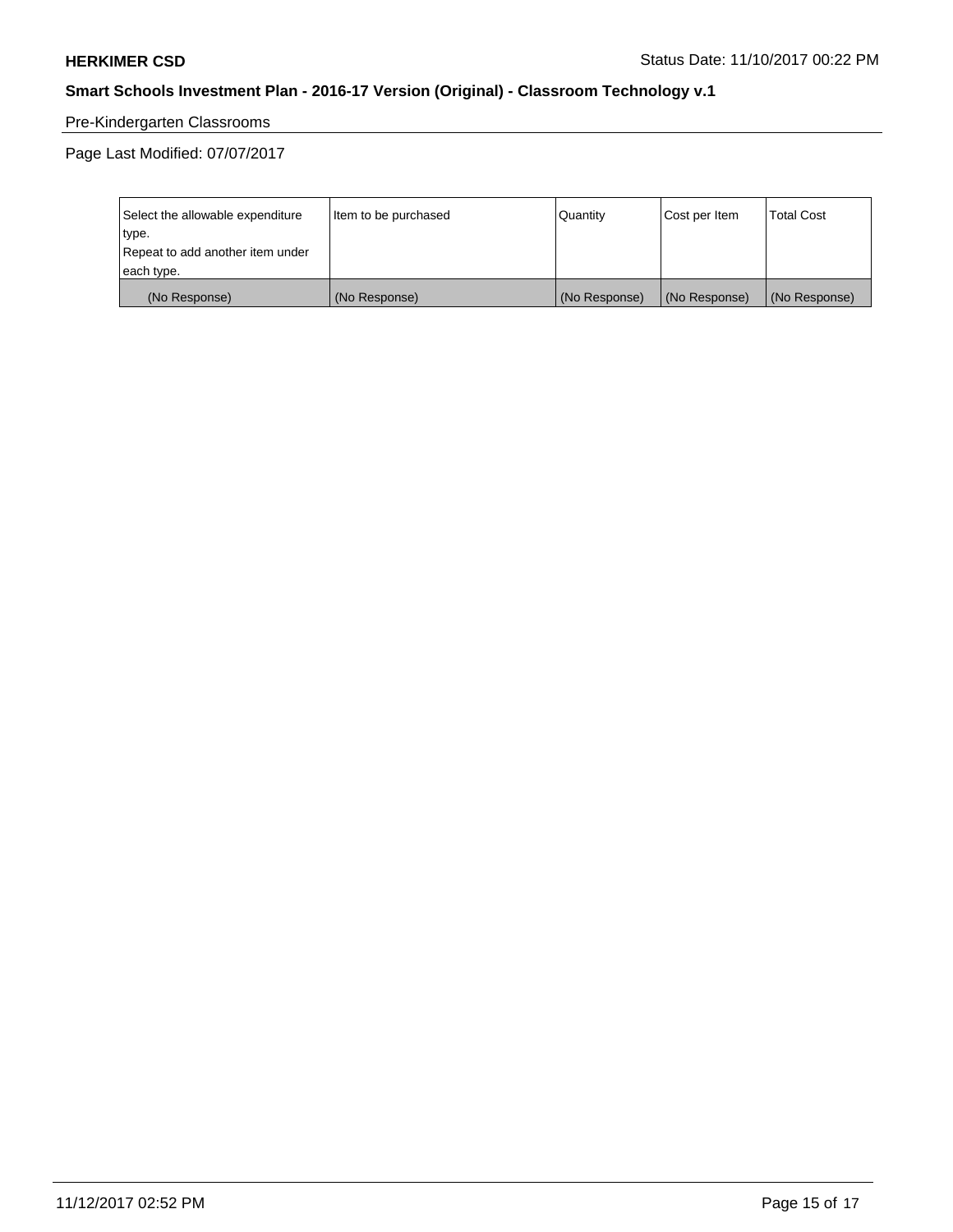### Replace Transportable Classrooms

Page Last Modified: 07/07/2017

**1. Describe the district's plan to construct, enhance or modernize education facilities to provide high-quality instructional space by replacing transportable classrooms.**

(No Response)

**2. All plans and specifications for the erection, repair, enlargement or remodeling of school buildings in any public school district in the State must be reviewed and approved by the Commissioner. Districts that plan capital projects using their Smart Schools Bond Act funds will undergo a Preliminary Review Process by the Office of Facilities Planning.**

**Please indicate on a separate row each project number given to you by the Office of Facilities Planning.**

| <b>Project Number</b> |  |
|-----------------------|--|
| (No Response)         |  |

**3. For large projects that seek to blend Smart Schools Bond Act dollars with other funds, please note that Smart Schools Bond Act funds can be allocated on a pro rata basis depending on the number of new classrooms built that directly replace transportable classroom units.**

**If a district seeks to blend Smart Schools Bond Act dollars with other funds describe below what other funds are being used and what portion of the money will be Smart Schools Bond Act funds.**

(No Response)

**4. If you have made an allocation for Replace Transportable Classrooms, complete this table. Note that the calculated Total at the bottom of the table must equal the Total allocation for this category that you entered in the SSIP Overview overall budget.**

|                                                | Sub-Allocation |
|------------------------------------------------|----------------|
| Construct New Instructional Space              | (No Response)  |
| Enhance/Modernize Existing Instructional Space | (No Response)  |
| <b>Other Costs</b>                             | (No Response)  |
| Totals:                                        | 0              |

**5. Please detail the type, quantity, per unit cost and total cost of the eligible items under each sub-category. This is especially important for any expenditures listed under the "Other" category. All expenditures must be capital-bond eligible to be reimbursed through the SSBA. If you have any questions, please contact us directly through smartschools@nysed.gov.**

| Select the allowable expenditure<br>type.<br>Repeat to add another item under<br>each type. | Item to be purchased | Quantity      | Cost per Item | <b>Total Cost</b> |
|---------------------------------------------------------------------------------------------|----------------------|---------------|---------------|-------------------|
|                                                                                             |                      |               |               |                   |
| (No Response)                                                                               | (No Response)        | (No Response) | (No Response) | (No Response)     |